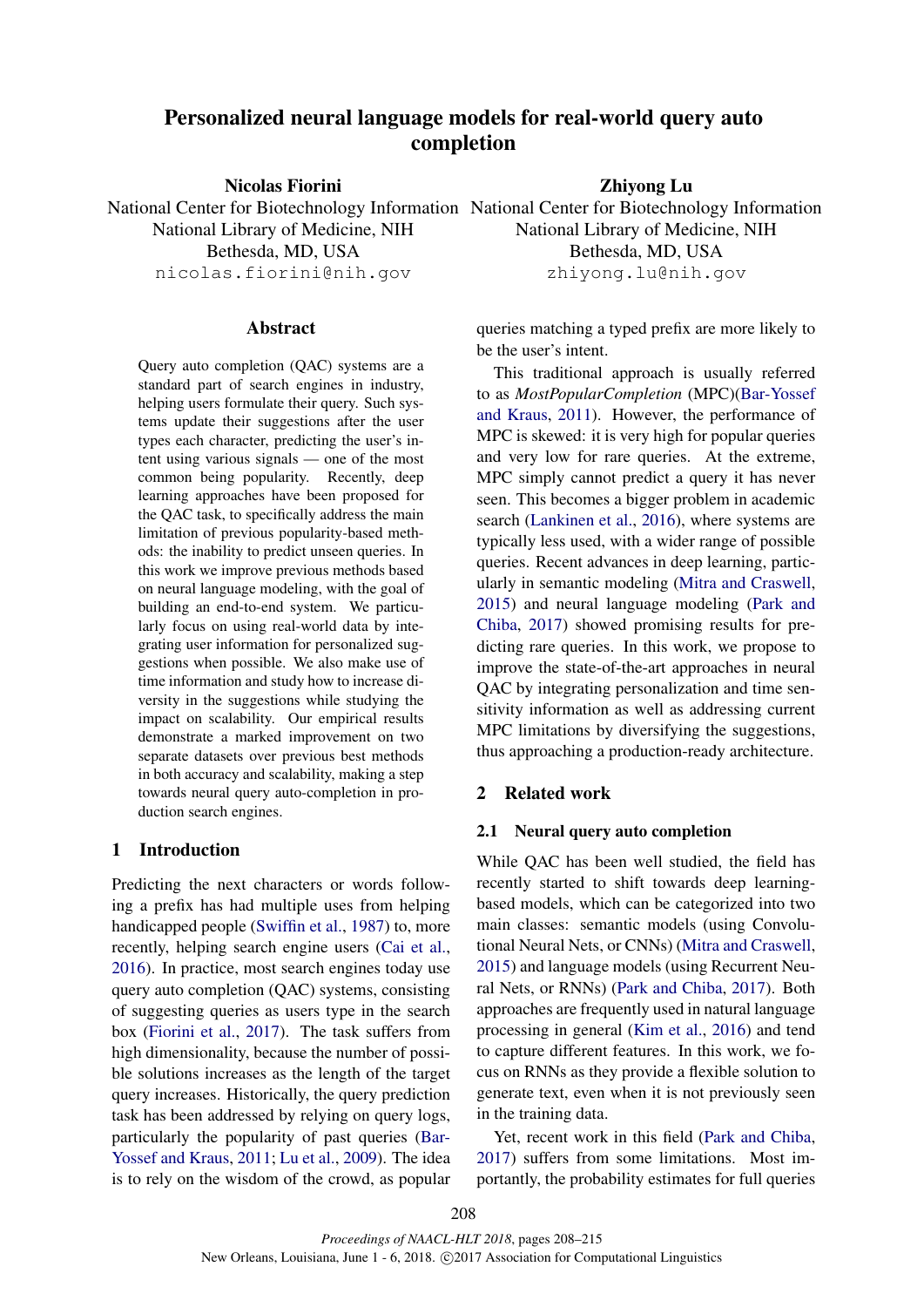are directly correlated to the length of the suggestions, consequently favoring shorter queries in some cases and hampering some predictions (Park and Chiba, 2017). By appending these results to MPC's and re-ranking the list with LambdaMART (Burges, 2010) in another step as suggested in previous work (Mitra and Craswell, 2015), they achieve state-of-the-art performance in neural query auto completion at the cost of a higher complexity and more computation time.

## 2.2 Context information

Still, these preliminary approaches have yet to integrate standards in QAC, e.g. query personalization (Koutrika and Ioannidis, 2005; Margaris et al., 2018) and time sensitivity (Cai et al., 2014). This integration has to differ from traditional approaches by taking full advantage of neural language modeling. For example, neural language models could be refined to capture interests of some users as well as their actual language or query formulation. The same can apply to timesensitivity, where the probability of queries might change over time (e.g. for queries such as "tv guide", or "weather"). Furthermore, the feasibility of these approaches in real-world settings has not been demonstrated, even more so on specialized domains.

By addressing these issues, we make the following contributions in this work compared to the previous approaches:

- We propose a more straightforward architecture with improved scalability;
- Our method integrates user information when available as well as **time-sensitivity**;
- We propose to use a balanced beam search for ensuring diversity;
- We test on a second dataset and compare the generalizability of different methods in a specialized domain;
- Our method achieves stronger performance than the state of the art on both datasets.

Finally, our source code is made available in a public repository<sup>1</sup>. This allows complete reproducibility of our results and future comparisons.

## 3.1 Personalized neural Language Model

The justification of using a neural language model for the task of predicting queries is that it has been proven to perform well to generate text that has never been seen in the training data (Sutskever et al., 2011). Particularly, character-level models work with a finer granularity. That is, if a given prefix has not been seen in the training data (e.g. a novel or incomplete word), the model can use the information shared across similar prefixes to make a prediction nonetheless.

Recurrent Neural Network The difficulty of predicting queries given a prefix is that the number of candidates explodes as the query becomes longer. RNNs allow to represent each character (or word) of a sequence as a cell state, therefore reducing the dimensionality of the task. However, they also introduce the vanishing gradient problem during backpropagation, preventing them from learning long-term dependencies. Both gated recurrent units (GRU) (Cho et al., 2014) and long-short term memory cells (LSTMs) solve this limitation — albeit with a different approach and are increasingly used. In preliminary experiments, we tried various forms of RNNs: vanilla RNNs, GRUs and LSTMs. GRUs performed similarly to LSTM with a smaller computational complexity due to fewer parameters to learn as was previously observed (Jozefowicz et al., 2015).

Word embedded character-level Neural Language Model The main novelty in (Park and Chiba, 2017) is to combine a character-level neural language model with a word-embedded space character. The incentive is that character-level neural language models benefit from a finer granularity for predictions but they lack the semantic understanding words-level models provide, and vice versa. Therefore, they encode text sequences using one-hot encoding of characters, character embedding and pre-trained word embedding (using word2vec (Mikolov et al., 2013)) of the previous word when a space character is encountered. Our preliminary results showed that the character embedding does not bring much to the learning, so we traded it with the context feature vectors below to save some computation time while enriching the model with additional, diverse information.

<sup>3</sup> Methods

<sup>1</sup>https://github.com/ncbi-nlp/NQAC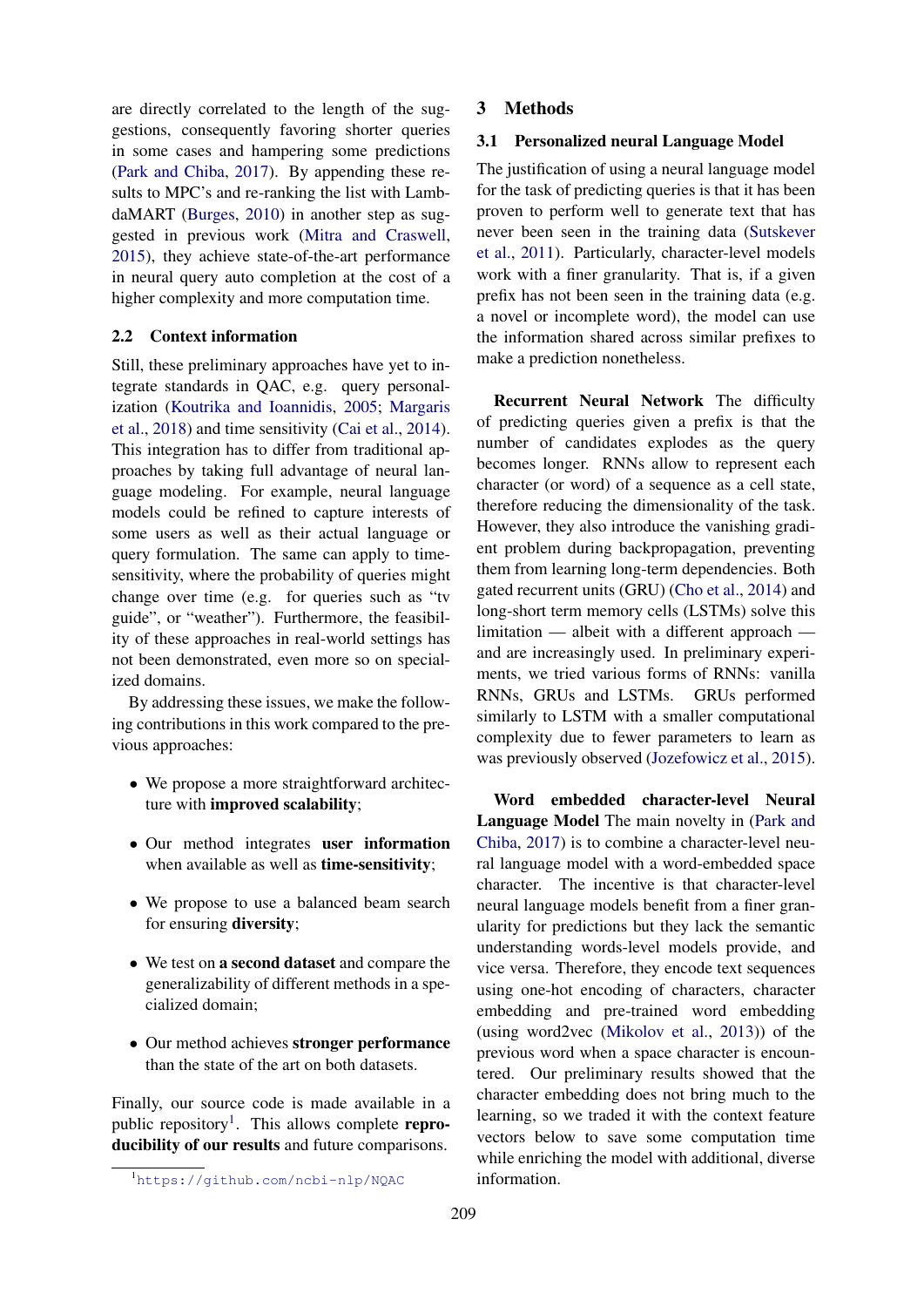User representation We make the assumption that the way a user types a query is a function of their actual language/vocabulary, but also a function of their interests. Therefore, a language model could capture these user characteristics to better predict the query, if we feed the learner with the information. Each query  $q_i$  is a set of words such that  $q_i = \{w_1, ..., w_n\}$ . U is a column matrix and a user  $u \in U$  is characterized by the union of words in their k past queries, i.e.  $Q^u = \bigcup_{i=1}^k q_i$ . The objective is to reduce, for each user, the vocabulary used in their queries to a vector of a dimensionality d of choice, or  $Q^u \to \mathbb{R}^d$ . We chose  $d = 30$ , in order to stay in the same computation order of previous work using character embedding (Park and Chiba, 2017). To this end, we adapted the approach *PV-DBOW* detailed in (Le and Mikolov, 2014). That is, at each training iteration, a random word  $w_i$  is sampled from  $Q^u$ . The model is trained by maximizing the probability of predicting the user  $u$  given the word  $w_i$ , i.e.:

$$
\frac{1}{|U|} \sum_{u \in U} \sum_{w_i \in Q^u} \log P(u|w_i). \tag{1}
$$

The resulting vectors are stored for each user ID and are used as input for the neural net (NN) (see Architecture section).

Time representation As an example, in the background data (see Section 4.1), the query "tv guide" appears 1,682 times and it is vastly represented in evening and nights. For this reason, we propose to integrate time features in the language model. While there has been more elaborated approaches to model it in the past (Shokouhi and Radinsky, 2012), we instead propose a straightforward encoding and leave the rest of the work to the neural net. For each query, we look at the time it was issued, consisting of hour  $x$ , minute  $y$  and second  $z$ , and we derive the following features:

$$
\sin\left(\frac{2\pi(3600x+60y+z)}{86400}\right),\n\cos\left(\frac{2\pi(3600x+60y+z)}{86400}\right).
$$
\n(2)

This encoding has the benefit of belonging to  $[-1, 1]$ , which is a range comparable to the rest of the features. It is also capable to model cyclic data, which is important particularly around boundaries (e.g. considering a query at 11:55PM

and another at 00:05AM). We proceed the same way to encode weekdays and we end up with four time features.

Overall architecture An overview of the architecture is proposed in Figure 1. The input of our neural language model is a concatenation of the vectors defined above, for each character and for each query in the training set. We use zeropadding after the " $\langle n \rangle$ " character to keep the sequence length consistent, and the NN learns to recognize it. We feed this input vector into 2 layers of 1024 GRUs<sup>2</sup>, each followed by a dropout layer (with a dropout rate of 50%) to prevent overfitting. Each GRU cell is activated with  $ReLu(x) = x^{+}$ and gradients are clipped to a norm of 0.5 to avoid gradient exploding problems. The output of the second dropout layer is fed to a temporal softmax layer, which allows to make predictions at each state. The softmax function returns the probability  $P(c_i|c_1, ..., c_{i-1})$  of the character  $c_i$  given the previous characters of the sequence, which is then used to calculate the loss function by comparing it to the next character in the target query. Instead of using the objective denoted in (Park and Chiba, 2017), we minimize the loss  $\mathcal L$  defined as the average cross entropy of this probability with the reference probability  $\hat{P}(c_i)$  across all queries, that is

$$
\mathcal{L} = -\frac{1}{|Q|} \sum_{q \in Q} \sum_{i=1}^{|q|-1} \hat{P}(c_{i+1}) \times \log P(c_{i+1}|c_1, ..., c_i).
$$
\n(3)

 $Q$  is the set of queries in the training dataset,  $|Q|$ is the total number of queries in the set and  $|q|$ is the number of characters in the query  $q$ . Convergence stabilizes around 5-10 epochs for the AOL dataset (depending on the model) and 15-20 epochs for the biomedical specialized dataset (see Section 4.1).

#### 3.2 Balanced diverse beam search

The straightforward approach for decoding the most likely output sequence — in this case, a suffix given a prefix — is to use a greedy approach. That is, we feed the prefix into the trained NN and pick the most likely output at every step, until the sequence is complete. This approach has a high

<sup>&</sup>lt;sup>2</sup>It was reported that using more cells may not help the prediction while hurting computation (Park and Chiba, 2017).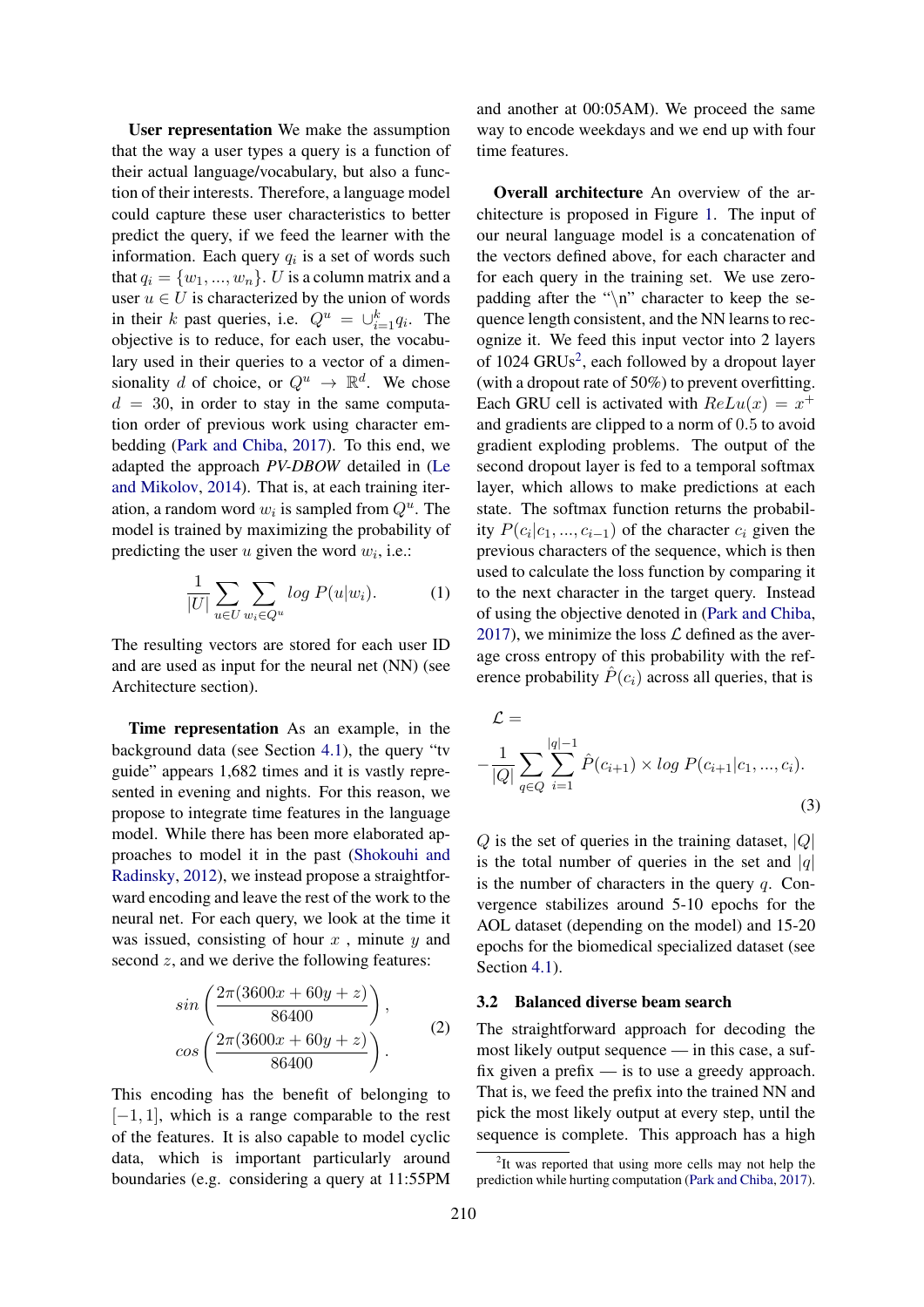

Figure 1: Architecture of our proposed model.

chance to output a locally optimal sequence and a common alternative is to use a beam search instead. We propose to improve the beam search by adding a greedy heuristic within it, in order to account for the diversity in the results. A similar suggestion has been made in (Vijayakumar et al., 2016), and our proposition differs by rebalancing the probabilities after diversity was introduced. In (Vijayakumar et al., 2016), at every step the most likely prediction is not weighted while all others are, by greedily comparing them. This approach effectively always prefers the most likely character over all other alternatives at each step. The first result will thus be the same as the local optimum using a greedy approach, which becomes problematic for QAC where order is critical. By rebalancing the probability of the most likely suggestion with the average diversity weight given to other suggestions, we make sure probabilities stay uniform yet suggestions are diverse. We use a normalized Levenshtein distance to assess the diversity.

# 4 Experiments

#### 4.1 Dataset

The AOL query logs (Pass et al., 2006) are commonly used to evaluate the quality of QAC systems. We rely on a background dataset for the NN; training and validation datasets for lambdaMART integrations; and a test dataset for evaluations. Some adaptations are done to the AOL background dataset as in (Park and Chiba, 2017), such as removing the queries appearing less than 3 times or longer that 100 characters. For each query in the training, validation and test datasets, we use all possible prefixes starting after the first word as in (Shokouhi, 2013). We use the sets from (Park and Chiba, 2017) available online, enriched with user and time information provided in the original AOL dataset. In addition, we evaluate the systems on a second real-world dataset from a production search engine in the biomedical domain, PubMed (Fiorini et al., 2017; Lu, 2011; Mohan et al., 2018), that was created in the same manner. The biomedical dataset consists of 8,490,317 queries. The sizes of training, validation and test sets are comparable to those used for the AOL dataset.

#### 4.2 Evaluation

Systems are evaluated using the traditional Mean Reciprocal Rank (MRR) metric. This metric assesses the quality of suggestions by identifying the rank of the real query in the suggestions given one of its prefixes. We also tested PMRR as introduced in (Park and Chiba, 2017) and observed the same trends in results as MRR, so we do not show them due to space limitation. Given the set of prefixes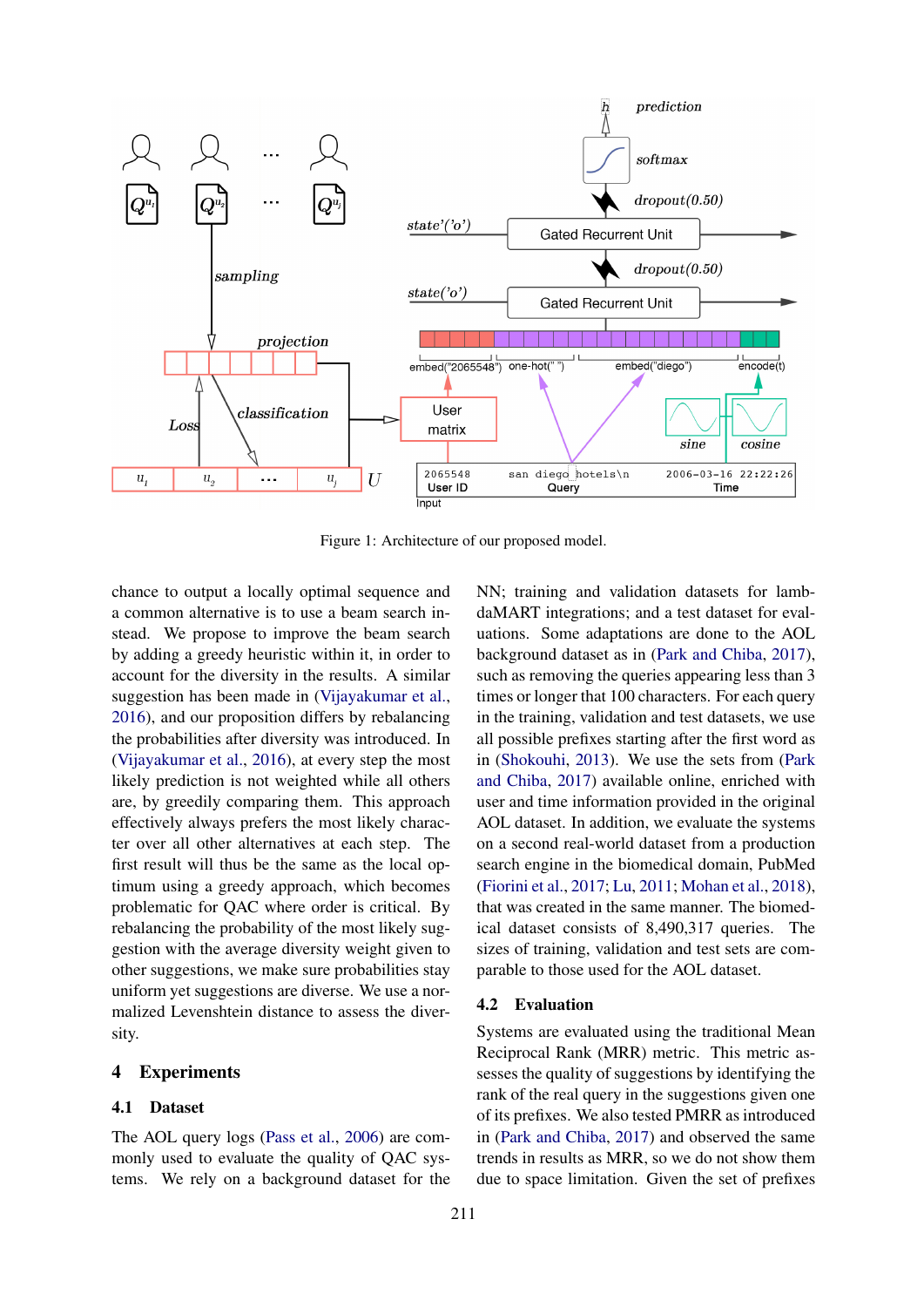$P$  in the test dataset, MRR is defined as follows:

$$
MRR = \frac{1}{|Q|} \sum_{r \in P} \frac{1}{r_p},\tag{4}
$$

where  $r_p$  represent the rank of the match. Paired t-tests measure the significance of score variations among systems and are reported in the Results section. We also evaluate prediction time as this is an important parameter for building production systems. The prediction time is averaged over 10 runs on the test set, on the same hardware for all models. We do not evaluate throughput but rather compare the time required by all approaches to process one prefix.

#### 4.3 Systems and setups

We implemented the method in (Park and Chiba, 2017) and used their best-performing model as a baseline. We also compare our results to the standard MPC (Bar-Yossef and Kraus, 2011). For our method, we evaluate several incremental versions, starting with NQAC which follows the architecture detailed above but with the word embeddings and the one-hot encoding of characters only. We add the subscript U when the language model is enriched with user vectors and T when it integrates time features. We append +D to indicate the use of the diverse beam search to predict queries instead of a standard beam search. Finally, we also study the impact of adding MPC and LambdaMART (+MPC, +λMART).

#### 5 Results

A summary of the results is presented in Table 1. Interestingly, our simple NQAC model performs similarly to the state-of-the-art on this dataset, called Neural Query Language Model (NQLM), on all queries. It is significantly less good for seen queries (-5.6%) and significantly better for unseen queries (+4.2%). Although GRUs have less expressive power than LSTMs, their smaller number of parameters to train allowed them to better converge than all LSTM models we tested, including that of (Park and Chiba, 2017). NQAC also benefits from a significantly better scalability (28% faster than NQLM) and thus seems more appropriate for production systems. When we enrich the language model with user information, it becomes better for seen queries (+1.9%) while being about as fast. Adding time sensitivity does not yield significant improvements on this

dataset overall, but improves significantly the performance for seen queries (+1.7%). Relying on the diverse beam search significantly hurts the processing time (39% longer) while not providing significantly better performance. Our integration of MPC differs from previous studies. We noticed that for Web search, MPC performs extremely well and is computationally cheap (0.24 seconds). On the other hand, all neural QAC systems are better for unseen queries but struggle to stay under a second of processing time. Since identifying if a query has been seen or not is done in constant time, we route the query either to MPC or to  $NQAC_{UT}$  and we note the overall performance as NQAC $_{UT}$ +MPC. This method provides a significant improvement over NQLM (+6.7%) overall while being faster on average. Finally, appending  $NQAC<sub>UT</sub>$ 's results to MPC's and reranking the list with LambdaMART provides the best results on this dataset, but at the expense of greater computational cost  $(+60\%)$ .

While NQAC $_{UT}$ +MPC appears clearly as the best compromise between performance and quality for the AOL dataset, the landscape changes drastically on the biomedical dataset and the quality drops significantly for all systems. This shows the potential difficulties associated with real-world systems, which particularly occur in specialized domains. In this case, the drop in performance is mostly due to the fact that biomedical queries are longer and it becomes more difficult for models to predict the entire query accurately only with the first keywords. While the generated queries make sense and are relevant candidates, the chance for generative models to predict the exact target query diminishes as the target query is longer because of combinatorial explosion. This is even more true when the target queries are diverse as in specialized domains (Islamaj Dogan et al., 2009; Névéol et al., 2011). For example, for the prefix "breast cancer", there are 1169 diverse suffixes in a single day of logs used for training. These include "local recurrence", "nodular prognosis", "hormone receptor", "circulating cells", "family history", "chromosome 4p16" or "herceptin review", to cite only a few. Hence, while the model predicts plausible queries, it is a lot more difficult to predict the one the user intended. The target query length also has an impact on prediction time, as roughly twice the time is needed for Web searches. MPC is the exception, however, it per-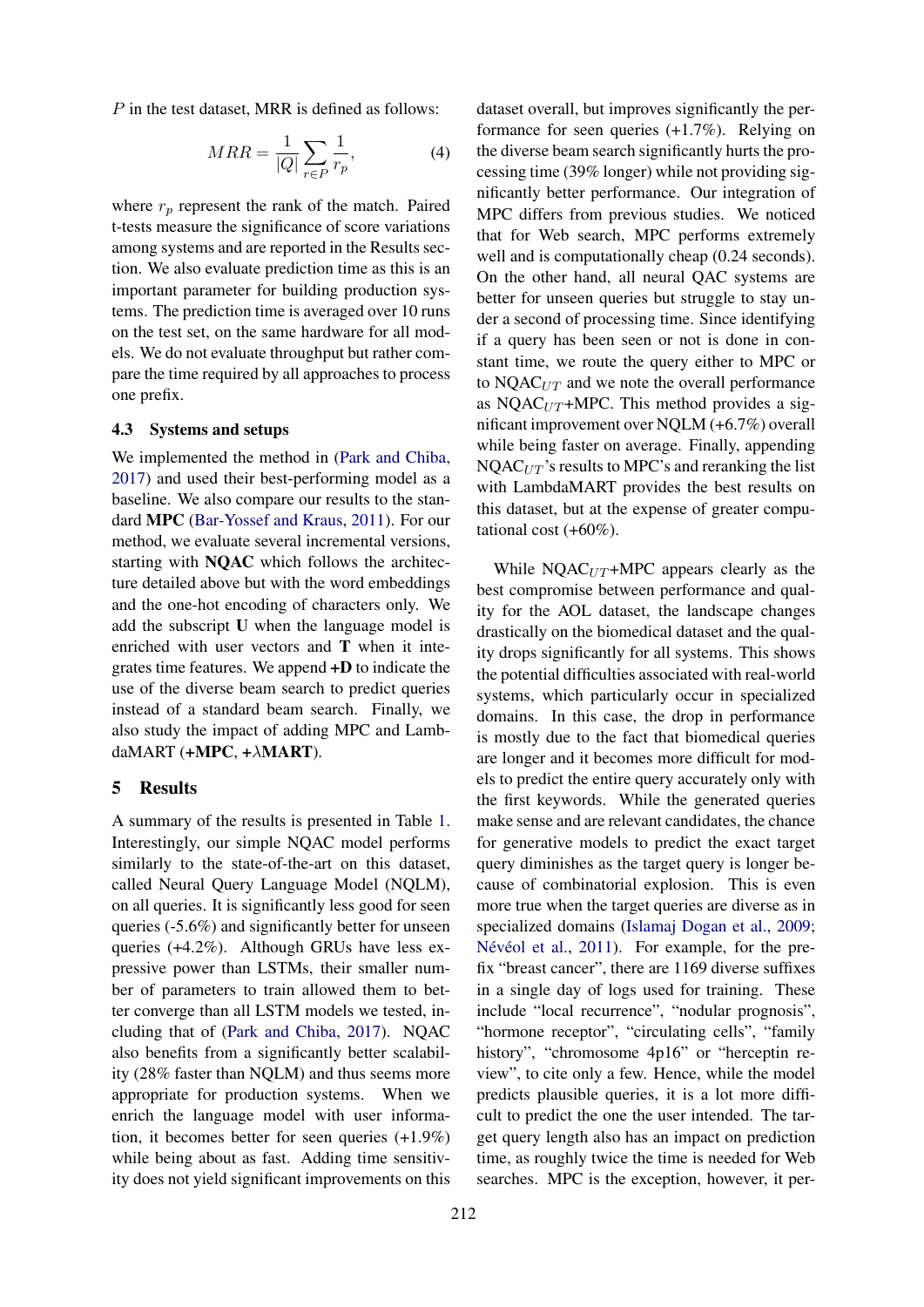|                                                      | <b>AOL</b> dataset |        |       | Biomedical dataset |            |        |       |      |
|------------------------------------------------------|--------------------|--------|-------|--------------------|------------|--------|-------|------|
| Model                                                | <b>MRR</b>         |        |       | Time               | <b>MRR</b> |        |       | Time |
|                                                      | Seen               | Unseen | All   |                    | Seen       | Unseen | All   |      |
| MPC (Bar-Yossef and Kraus, 2011)                     | 0.461              | 0.000  | 0.184 | 0.24               | 0.165      | 0.000  | 0.046 | 0.29 |
| $NOLM(L)+WE+MPC+\lambda MART$ (Park and Chiba, 2017) | 0.430              | 0.306  | 0.356 | 1.33               | 0.159      | 0.152  | 0.154 | 2.35 |
| Our models in this paper                             |                    |        |       |                    |            |        |       |      |
| <b>NQAC</b>                                          | 0.406              | 0.319  | 0.354 | 0.94               | 0.155      | 0.139  | 0.143 | 1.73 |
| $NQAC_U$                                             | 0.417              | 0.325  | 0.361 | 0.98               | 0.191      | 0.161  | 0.169 | 1.77 |
| $NQAC_{UT}$                                          | 0.424              | 0.326  | 0.365 | 0.95               | 0.101      | 0.195  | 0.157 | 1.81 |
| $NOAC_{UT}+D$                                        | 0.427              | 0.326  | 0.366 | 1.32               | 0.186      | 0.185  | 0.185 | 2.04 |
| $NOAC_{UT} + MPC$                                    | 0.461              | 0.326  | 0.380 | 0.68               | 0.165      | 0.195  | 0.187 | 1.20 |
| $NOAC_{UT}+MPC+\lambda MART$                         | 0.459              | 0.330  | 0.382 | 1.09               | 0.154      | 0.179  | 0.172 | 2.01 |

Table 1: MRR results for all tested models on the AOL and biomedical datasets with their average prediction time in seconds.

forms poorly even on seen queries (0.165). This observation suggests that more elaborate models are specifically needed for specialized domains. On this dataset, NQAC does not perform as well as NQLM and it seems this time that the higher number of parameters in NQLM is more appropriate for the task. Still, user information helps significantly for seen queries (+23%), probably because some users frequently check the same queries to keep up-to-date. Time sensitivity seems to help significantly unseen queries  $(+21%)$  while significantly hurting the quality for seen queries (-47%). Diversity is significantly helpful on this dataset (+19%) and provides a balance in performance for both seen and unseen queries.  $NQAC_{UT} + MPC$ yields the best overall MRR score for this dataset, and LambdaMART is unable to learn how to rerank the suggestions, thus decreasing the score.

From these results, we draw several conclusions. First, MPC performs very well on seen queries for Web searches and it should be used on them. For unseen queries, the  $NQAC_{UT}$  model we propose achieves a sub-second state-of-the-art performance. Second, it is clear that the field of application will affect many of the decisions when designing a QAC system. On a specialized domain, the task is more challenging: fast approaches like MPC perform too poorly while more elaborate approaches do not meet production requirements.  $NQAC<sub>U</sub>$  performs best on seen queries,  $NQAC<sub>UT</sub>$ on unseen queries. Finally,  $NQAC_{UT}+D$  provides an equilibrium between the two at a greater computational cost. Its overall MRR is similar to that of NQAC $_{UT}$ +MPC but it is less redundant (see Table 2). Particularly, the system seems not to be limited anymore by the higher probability associ-

Table 2: Comparison of the 10 top query candidates from the baselines and our approach for the prefix  $``www"$ 

| .                     |                        |                        |
|-----------------------|------------------------|------------------------|
| MPC                   | (Park and Chiba, 2017) | NOAC+D                 |
| www google com        | www google com         | www google com         |
| www yahoo com         | www yahoo com          | www myspace com        |
| www myspace com       | www myspace com        | www mapquest com       |
| www google            | www google             | www yahoo com          |
| www ebay com          | www hotmail com        | www hotmail com        |
| www hotmail com       | www my                 | www bankofamerica com  |
| www mapquest com      | www myspace com        | www chase com          |
| www myspace           | www mapquest com       | www disneychannel com  |
| www msn com           | www yahoo              | www myspace            |
| www bankofamerica com | www disney channel com | www disney channel com |
|                       |                        |                        |

ated with shorter suggestions (e.g. "www google", a form of "www google com"), thus bringing more diversity. This aspect can be more useful for specialized domains where the range of possible queries is broader. Finally, we found that a lot more data was needed for the biomedical domain than for general Web search. After about a million queries, NQAC suggests meaningful and plausible queries for both datasets. However, for the biomedical dataset, the loss needs more epochs to stabilize than for the AOL dataset, mainly due to the combinatorial explosion mentioned above.

#### 6 Conclusions and future work

To the best of our knowledge, we proposed the first neural language model that integrates user information and time sensitivity for query auto completion with a focus on scalability for real-world systems. Personalization is provided through pretrained user vectors based on their past queries. By incorporating this information and by adapting the architecture, we were able to achieve stateof-the-art performance in neural query auto completion without relying on re-ranking, making this approach significantly more scalable in practice.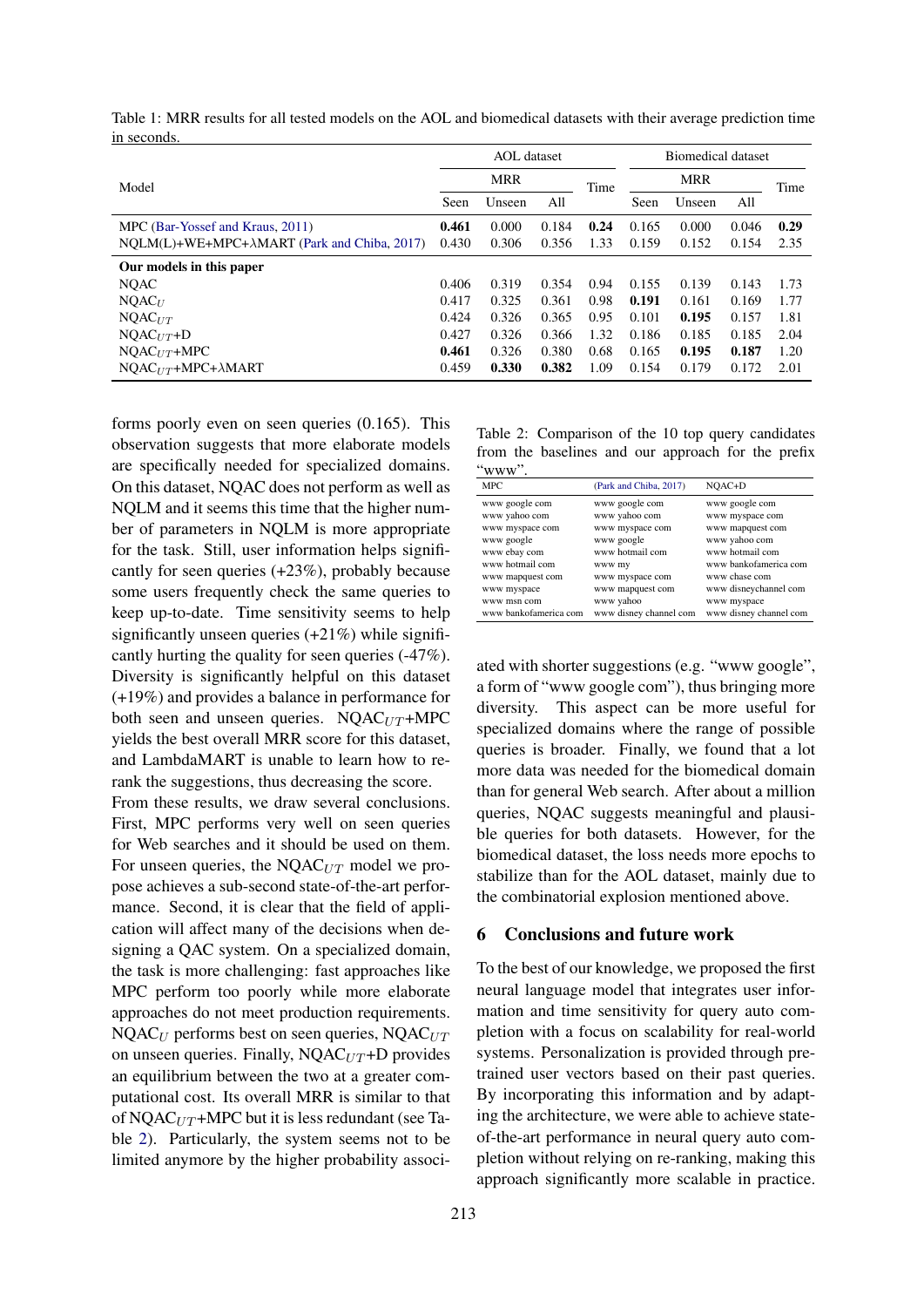We studied multiple variants, their benefits and drawbacks for various use cases. We also demonstrate the utility of this method for specialized domains such as biomedicine, where the query diversity and vocabulary are broader and MPC fails to provide the same performance as in Web search. We also found that user information and diversity improve the performance significantly more than for Web search engines. To allow readers to easily reproduce, evaluate and improve our models, we provide all the code on a public repository.

The handling of time-sensitivity may benefit from a more elaborate integration, for example sessionbased rather than absolute time. Also, we evaluated our approaches on a general search setup for both datasets, while searches in the biomedical domain commonly contain fields (i.e. authors, title, abstract, etc.) which adds to the difficulty. The choice of a diversity metric is also important and could be faster or more efficient (e.g., using word embeddings to diversify the semantics of the suggestions). These limitations warrant further work and we leave them as perspectives.

# Acknowledgement

This research was supported by the Intramural Research Program of the NIH, National Library of Medicine.

## References

- Ziv Bar-Yossef and Naama Kraus. 2011. Contextsensitive query auto-completion. In *Proceedings of the 20th international conference on World wide web*, pages 107–116. ACM.
- Christopher JC Burges. 2010. From ranknet to lambdarank to lambdamart: An overview. *Learning*, 11(23-581):81.
- Fei Cai, Maarten De Rijke, et al. 2016. A survey of query auto completion in information retrieval. *Foundations and Trends*( $\widehat{R}$ ) *in Information Retrieval*, 10(4):273–363.
- Fei Cai, Shangsong Liang, and Maarten De Rijke. 2014. Time-sensitive personalized query autocompletion. In *Proceedings of the 23rd ACM international conference on conference on information and knowledge management*, pages 1599–1608. ACM.
- Kyunghyun Cho, Bart Van Merrienboer, Dzmitry Bah- ¨ danau, and Yoshua Bengio. 2014. On the properties of neural machine translation: Encoder-decoder approaches. *arXiv preprint arXiv:1409.1259*.
- Nicolas Fiorini, David J Lipman, and Zhiyong Lu. 2017. Cutting edge: Towards pubmed 2.0. *eLife*, 6:e28801.
- Rezarta Islamaj Dogan, G Craig Murray, Aurelie ´ Névéol, and Zhiyong Lu. 2009. Understanding pubmed $(R)$  user search behavior through log analysis. *Database*, 2009.
- Rafal Jozefowicz, Wojciech Zaremba, and Ilya Sutskever. 2015. An empirical exploration of recurrent network architectures. In *International Conference on Machine Learning*, pages 2342–2350.
- Yoon Kim, Yacine Jernite, David Sontag, and Alexander M Rush. 2016. Character-aware neural language models. In *AAAI*, pages 2741–2749.
- Georgia Koutrika and Yannis Ioannidis. 2005. A unified user profile framework for query disambiguation and personalization. In *Proceedings of workshop on new technologies for personalized information access*, pages 44–53.
- Matti Lankinen, Hannes Heikinheimo, Pyry Takala, Tapani Raiko, and Juha Karhunen. 2016. character-word compositional neural language model for finnish. *arXiv preprint arXiv:1612.03266*.
- Quoc Le and Tomas Mikolov. 2014. Distributed representations of sentences and documents. In *International Conference on Machine Learning*, pages 1188–1196.
- Zhiyong Lu. 2011. Pubmed and beyond: a survey of web tools for searching biomedical literature. *Database*, 2011.
- Zhiyong Lu, W John Wilbur, Johanna R McEntyre, Alexey Iskhakov, and Lee Szilagyi. 2009. Finding query suggestions for pubmed. In *AMIA Annual Symposium Proceedings*, volume 2009, page 396. American Medical Informatics Association.
- Dionisis Margaris, Costas Vassilakis, and Panagiotis Georgiadis. 2018. Query personalization using social network information and collaborative filtering techniques. *Future Generation Computer Systems*, 78:440–450.
- Tomas Mikolov, Ilya Sutskever, Kai Chen, Greg S Corrado, and Jeff Dean. 2013. Distributed representations of words and phrases and their compositionality. In *Advances in neural information processing systems*, pages 3111–3119.
- Bhaskar Mitra and Nick Craswell. 2015. Query autocompletion for rare prefixes. In *Proceedings of the 24th ACM international on conference on information and knowledge management*, pages 1755–1758. ACM.
- Sunil Mohan, Nicolas Fiorini, Sun Kim, and Zhiyong Lu. 2018. A fast deep learning model for textual relevance in biomedical information retrieval. *CoRR*, abs/1802.10078.